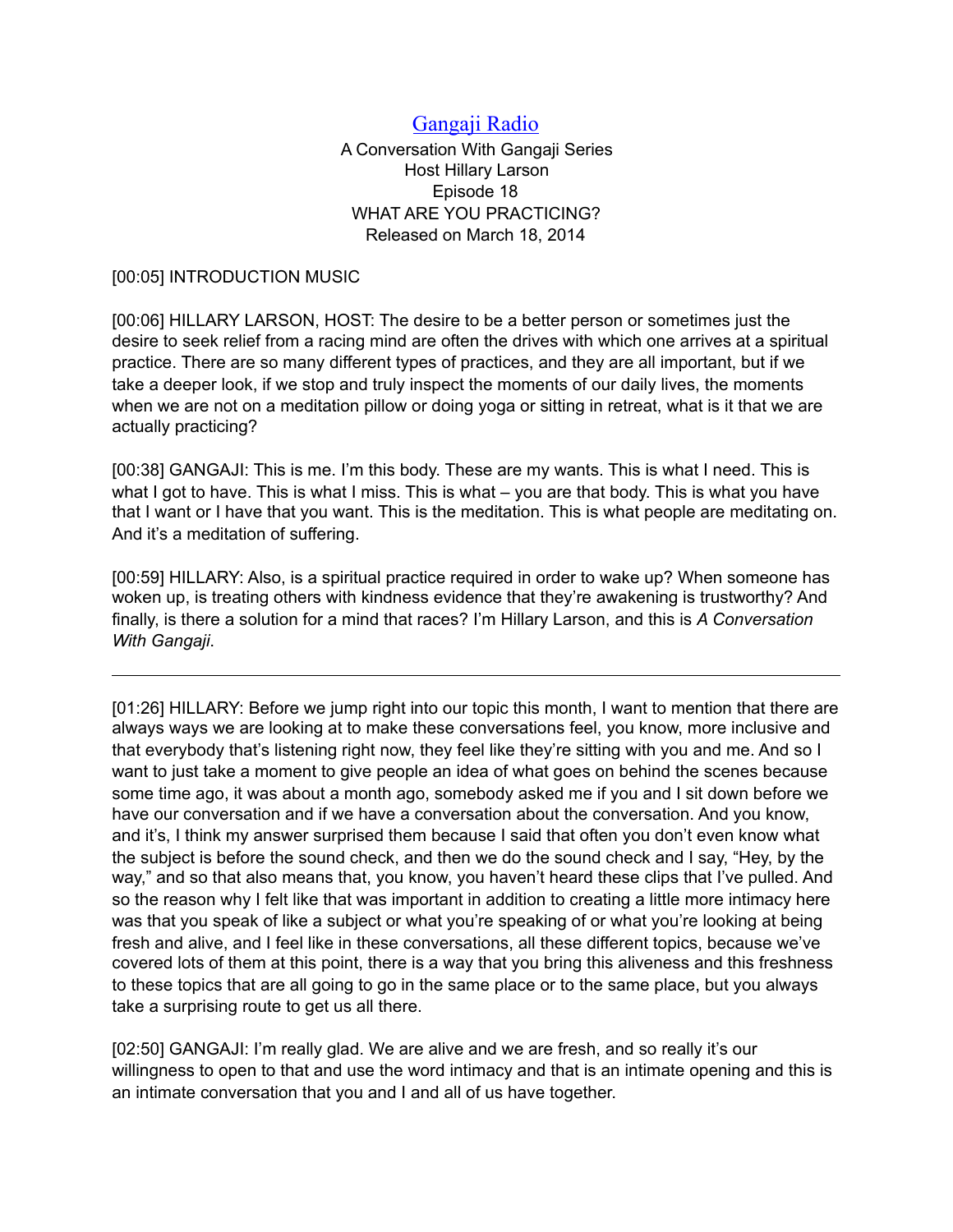[03:12] HILLARY: Yeah, it feels like that, and I just really appreciate that. And so, you know, without further ado, let's just jump into the subject of spiritual practice and what that has to do with our own personal awakenings. And, you know, there are obvious spiritual practices like meditation and chanting and there's different types of breath work and meditations that have to do with sound. There's so many things, but to start off, instead of going right into the subject of meditation, I just want to take an immediate and abrupt but I hope not too jarring shift and talk about the practice between the practice, so to speak.

[03:51] GANGAJI: Oh yes.

[03:52] HILLARY: So I actually pulled a perfect clip that when I heard it, I was like, "Oh." So let me go ahead and play this.

[04:00] GANGAJI: Good.

(clip)

*[04:01] GANGAJI: You know, I'm never quite sure what someone means when they say meditation practice. It usually means many different things to many people, mantra, breath or the meditation practice that's perpetuated by most people in the world, which is I am this body. This is me. This is who I am. I am these thoughts. I am these emotions. I am not this body. I'm not that body. This is the meditation practice that is really going on. And then there may be breaks from that where they say, "Om mani padme hum," or some secret mantra, or "I am that. You are that." But then back to the real meditation. This is me. I am this body. These are my wants. This is what I need. This is what I got to have. This is what I miss. This is what… You are that body. This is what you have that I want or I have that you want. This is the meditation. This is what people are meditating on, and it's a meditation of suffering.* 

(end clip)

[05:14] HILLARY: I just think that clip is so important because I was thinking the other day of you could have a mantra of "Oh I wish this headache would go away" or "When are my kids going to stop yelling at each other?" And rarely do we stop and say, "Oh that's my mantra."

[05:30] GANGAJI: Yes, it's a, it's the unconscious meditation. It's the one we don't recognize as a meditation because we think it's actually a commentary on life, on reality. We don't recognize that it's added to life, and that we are then bound by once again, our thoughts about things – about ourselves, about others, about things. And the truth is it's really impossible to think about life itself. Life itself is too big for thought, but because we are programmed, designed to try to manage life itself, this vastness, this bigness, we learn to compartmentalize and to think of life as objects, and then of course the life that we experience as, as the sense of who we are, we then compartmentalize that as the body or the events that are happening to this body or the emotions. And in that we are perpetually, unfortunately many people perpetually, distracted from the direct and sublime and humbling experience of life itself that cannot be practiced, that cannot be thought. And of course, true spiritual practices are interruptions in our normal thinking practice, our normal day to day meditation, and they're very important interruptions because we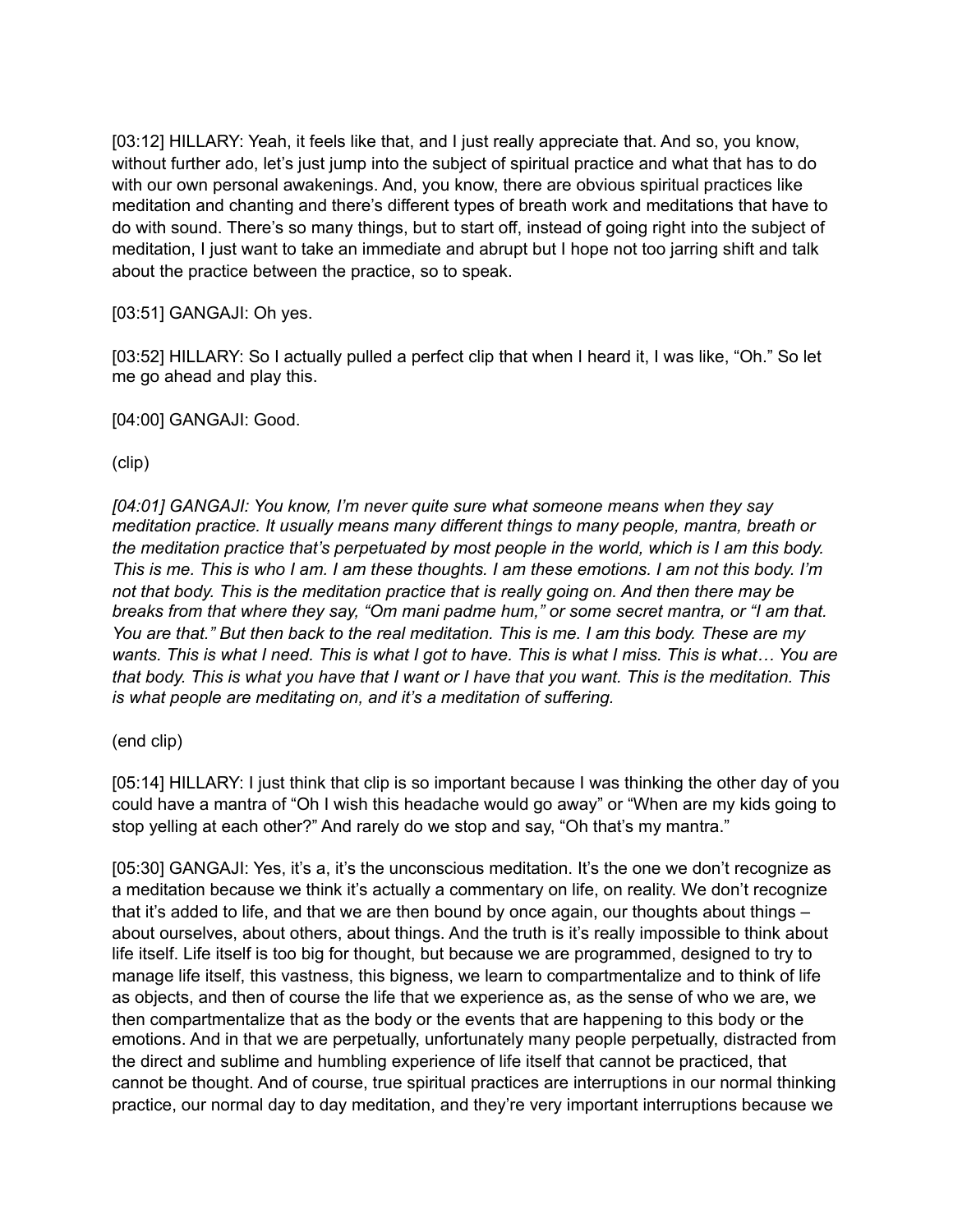can recognize that sitting in a particular posture or chanting a particular mantra or watching our breath, whatever it may be, we are not then shackled to our thinking meditation, and that's beautiful. It interrupts the pattern, but if we don't recognize that at any moment in the midst of the pattern we can stop, then we compartmentalize our meditation, or our spiritual practice and our living, and these are false compartments. They have no reality. There, there is no separation between you and life. And that's the possibility to directly discover.

[08:04] HILLARY: I remember hearing you speak on one of the your compilation CDs, you were talking about when you met Papaji and he said, "Stop" and one of the things that came to mind for you was like, "Oh I'll slow down my breath." You focused on your breath and then he said, "No, that's not it either."

[08:25] GANGAJI: Yes, it was really stopping because I had learned that with my agitated mind it was actually very useful to begin to breathe deeply, to sit still, to not fidget, and that is useful. But he was pointing to something much deeper. And in a sense it's not even stop, it's recognize what is already stopped, what's already at peace, what's already life, what is already who you are without needing to practice who you are, cuz that's, we spend our lives practicing who we think we should be or rebelling or a practice of rebellion against who others think we should be, or most likely some combination of that. And the invitation from Papaji that is now extended to all is, is to give up that practice, to surrender it, and in that, to recognize what is deeper than can be practiced or even known, but can be directly recognized and is being lived with, with each breath, with every life form and is, is incomprehensible to our thinking brain.

[09:54] HILLARY: Well actually this is a perfect lead-in to your first question from a listener, and this person says, "Dear Gangaji, a lot of my practices, meditation, yoga, hiking, were based around getting somewhere. I'M A DOER," and all that's in capitals, "and therefore really welcomed your invitation to just stop everything, but I can also see now that by not having a regular practice, I'm susceptible to what I refer to as the crazy train. I would like to know if you have ever been on a crazy train of your own, and how you deal with that in your own life?"

[10:32] GANGAJI: Well, you know, I think all of humanity is on a crazy train, and maybe particularly in the west and particularly in our culture because it's all about getting somewhere, getting something, keeping something, and that's impossible. I mean we do get somewhere but we also lose what we get. And so yes, I understand this question and I can certainly relate to it as a human being and as a particular human being, I know this craziness. And as I said earlier, it's very useful to have particular practices that slow that down whether it's hiking or even watching a movie or reading a book or meditating. Whatever it may be, some way that interrupts the habit of reaching for something and the drive to really, finally we're talking about the drive to survive. So I would never say that that's wrong. That's naturally to all life form, but to be willing to take a moment and not follow the drive to survive, to simply be still, to simply be here. Then there is no crazy train. The crazy train is only made real in experience by this activity of the mind to get somewhere, to keep something, to keep something else away, and the scramble of that is endless, and of course we recognize at a certain point that it's impossible, but that impossibility is denied and we just keep scrambling and that is craziness. And it is in each of us, but it's also in us as a collection. The collective us, and we see that. We see that in the perpetuation of wars that are happening all over the planet today and in our neighborhoods the wars and in our families the wars, and in our own bodies. So it's no small invitation to say, "Stop." It's huge, and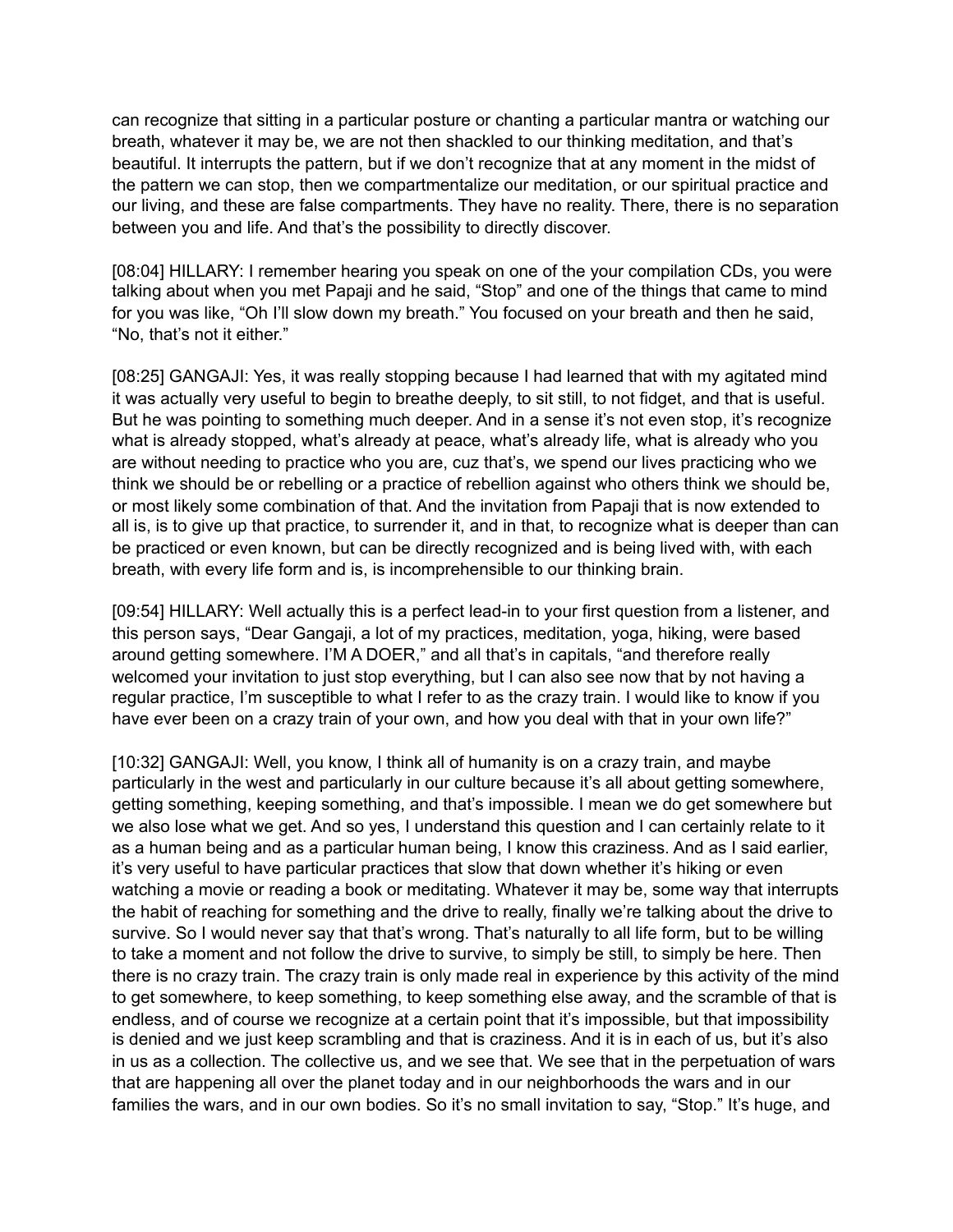it goes against our program, which is GO, because to stop means to court death or to possibly be left or to miss something. And if there's a willingness and a moment, to miss everything, to not get anything. Just to be still. Then we in that moment really are not practicing. If we make that our practice, as I think this letter is pointing to, then that becomes part of our getting something, and it's a trick. It's called spiritual, but it's not spiritual. It's the same egoic drive to survive and it's all about me and mine and to recognize that is once again the opportunity to take *this* moment, this very moment and not get anything, not understand anything, not have anything when this moment is over. Just to be here, and instantly we can experience the relief of that and the peace of that and that is life without our overlay, without our practice, and it's always here.

[14:22] HILLARY: I want to take a little bit of a turn from there, if you don't mind. This one question, I love this question. It is "What is the point of having a spiritual practice or of knowing who you are if it doesn't result in being a better person or making positive changes in the world?" And the reason why I love this question is that just for example, I was sitting in a restaurant the other day and there were two people sitting right next to me, and the man was going on and on about his chanting practice, and he was enlightening his friend on how life changing chanting can be. And then he turned around and was so completely rude to the waiter. You know, I sat there and I asked myself, "What's the point," because just as a coincidence I had just been speaking to a friend of mine who's a Sufi and he has the most dedicated practice of anybody I've ever met. And he was telling me about his teacher who was in India and he's no longer living, and his teacher told him that the most important spiritual practice one could have is the practice of being polite. And I think the Sufis call it being in the Adab. It's like Namaste. It's like if I see the divine in you, then how can I not be kind? And I'm not talking about perfection. I'm just talking about – do you know what I'm saying? When you see the divine in somebody.

[15:47] GANGAJI: Well when you're in love. When you're in love, you overlook all kinds of faults, but here's the trap of this, the way I see it Hillary, is that we have this ideal that we want to be good people. We want to contribute to the planet, to each other and that's a beautiful ideal. And we continue to fall short of that ideal, and then we are unkind to ourselves. And then we hope that if we get the right practice or we get the right punishment, whatever it may be, that that will be corrected and we will be good people. We will always be kind to waitresses or we will always be kind to people who cut us off or who are rude to us. But if we're willing for that to be a byproduct rather than the goal, then there is much more kindness all around, and also kindness for yourself when you do have a moment of rudeness because it seems to me even dogs and cats can be rude. You know that it's a part of animal nature, and we make too much of it, and in our attempt to try to perfect ourselves, and fall short of that perfection of course, we get more and more rigid and we practice harder and harder. And once again we are trying to get somewhere, but in this moment if you are trying to get anywhere, even to kindness, although I totally agree that that's the most significant byproduct and that's the point of it all, but if we co-op the point and put it into our egoic striving, it doesn't serve. So I would say for a weekend or this moment, give up all your ideas of what it means to be kind, what it will look like, what it will feel like, what the results will be, and then you discover that this word kindness is pointing to this spaciousness where there's actually even room for some random rudeness. Whether it's generated by your mind/body or another's, that there is a flexibility of spirit that is not rigid. And often in our spiritual practices, we start with absolutely the best intentions, but we become rigid in our drive that these intentions become egoic goals. So as a possibility of investigation, if you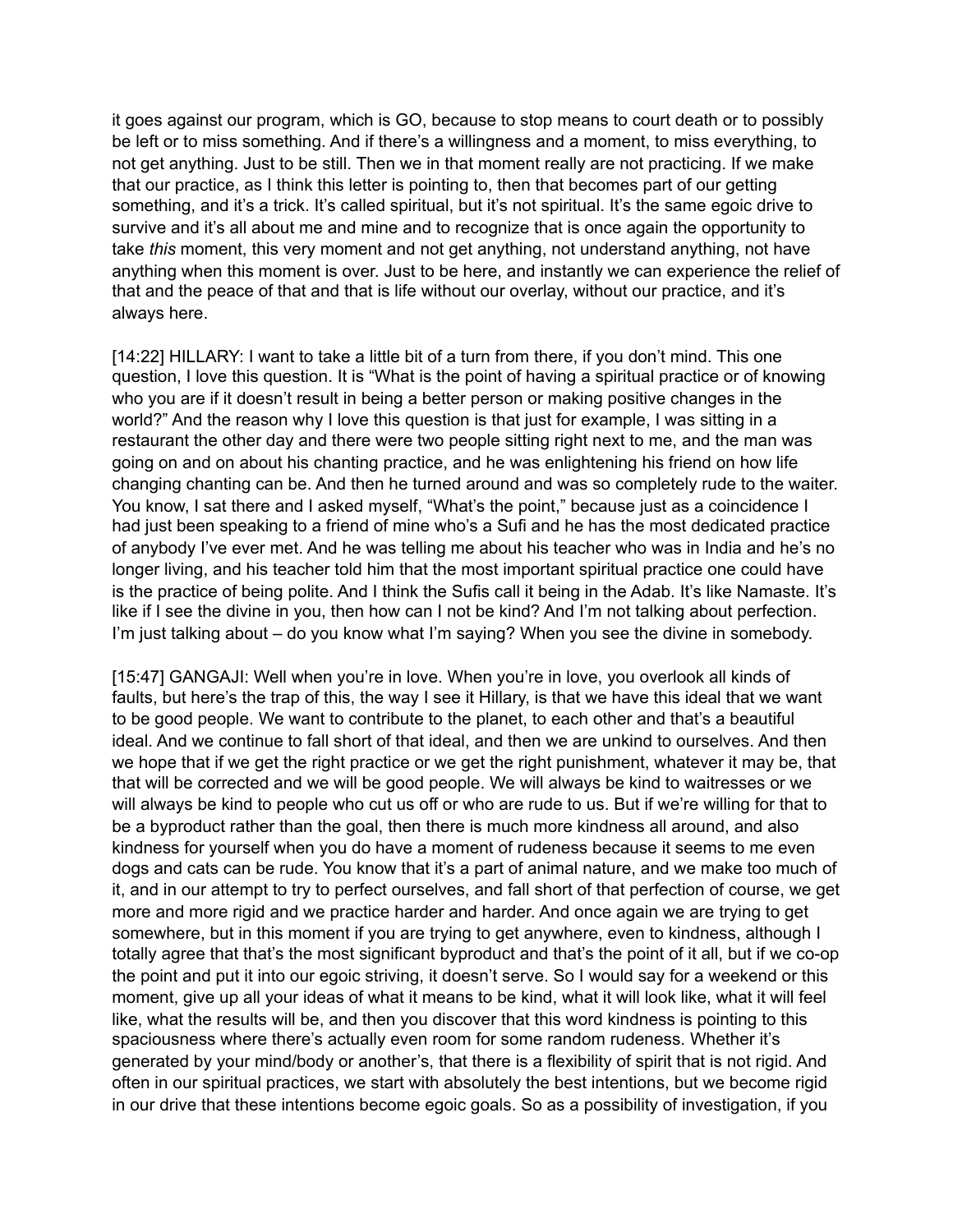just give up all your goals and discover what's here, and then discover for yourself in time, the possibility of in any moment just discovering what's at the core, what's at the basis, what is still here, without judging a particular behavior of a moment or if you measured up to your criteria of what it means to be a good person. Because all that is outside this realm of direct and pure and true experience that cannot be practiced, that is already at the core of yourself. So I want to just say again that, yes, I think the desire to be kind, the desire to be loving is what gets us interested in a spiritual practice and that is incredibly valuable and I know that it is, it is the important byproduct, but it also becomes the saboteur because it becomes the benchmark where we measure ourselves and where we beat ourselves up or where we measure others. We could see this chanter in the restaurant and decide, "Well that's worthless, you know. That's no good because he was rude to the waitress," but there's room for that. You know, he could be having indigestion or maybe the waitress was rude to him earlier. Who even knows what the karmic flow of events can be or is. But we can, we can be willing to be still. That's my point.

[20:25] HILLARY: Yeah, and I think that it's so, I don't know, so normal or so human for ego to look at ego because I remember, I think it was a couple conversations ago when you were talking about Sri Nisargatta's teacher being up in a tree just throwing coconuts at people, and I remember when you said that my immediate thought was like, "Well hey, what's up with that," you know. If he's awake, what's he doing being mean to people?

[20:54] GANGAJI: Yeah, just right. That's what he's doing. This is, this is exactly it. We have these ideas, and we super impose our, our ideas on our relationship, on life itself, on our experiences, on our emotions, on our behaviors, and we are then bound by those ideas, but we don't have to be. We can let those ideas go. They have to be practiced. And we're afraid that if we let them go, we will be evil people, we will be bad people. We will be two year old people. We'll be selfish, and so there's a threat of that. It's the fear of our – we're speaking psychologically maybe, the fear of the id, the uncontrolled ego. So the willingness to meet that, to open to that, and to be still. Then there is a great discovery that true kindness, which sometimes is ruthless in it's compassion and has nothing to do with predetermined behavior, true kindness is your nature.

[22:05] HILLARY: I would like to, I think what we're going to end up doing here, and I hope we don't get hunted down by the podcast police, but I think we're going to end up going over because I really want to get to play a clip and I want to get another question in, but I wanted to squeeze this in as well, and that is this misconception I think there is that somebody has to have kind of a prolonged and dedicated spiritual practice in order to wake up, and I was thinking, you know, you had a fairly extensive spiritual practice, but then there's somebody like Byron Katie where just out of the blue in the whole horror of horrors, she had her awakening.

## [22:43] GANGAJI: That's it.

[22:45] HILLARY: So I guess the question is it's not contingent upon what we're doing, but there's a way we can make ourselves a bigger target.

[22:52] GANGAJI: Well this is once again, is we have an idea that if we do our spiritual practice, we will get somewhere in that spiritual practice. But if we give up that idea just for an instant, then we discover where we are. And yes, spiritual practice or tilling the field or being kind can all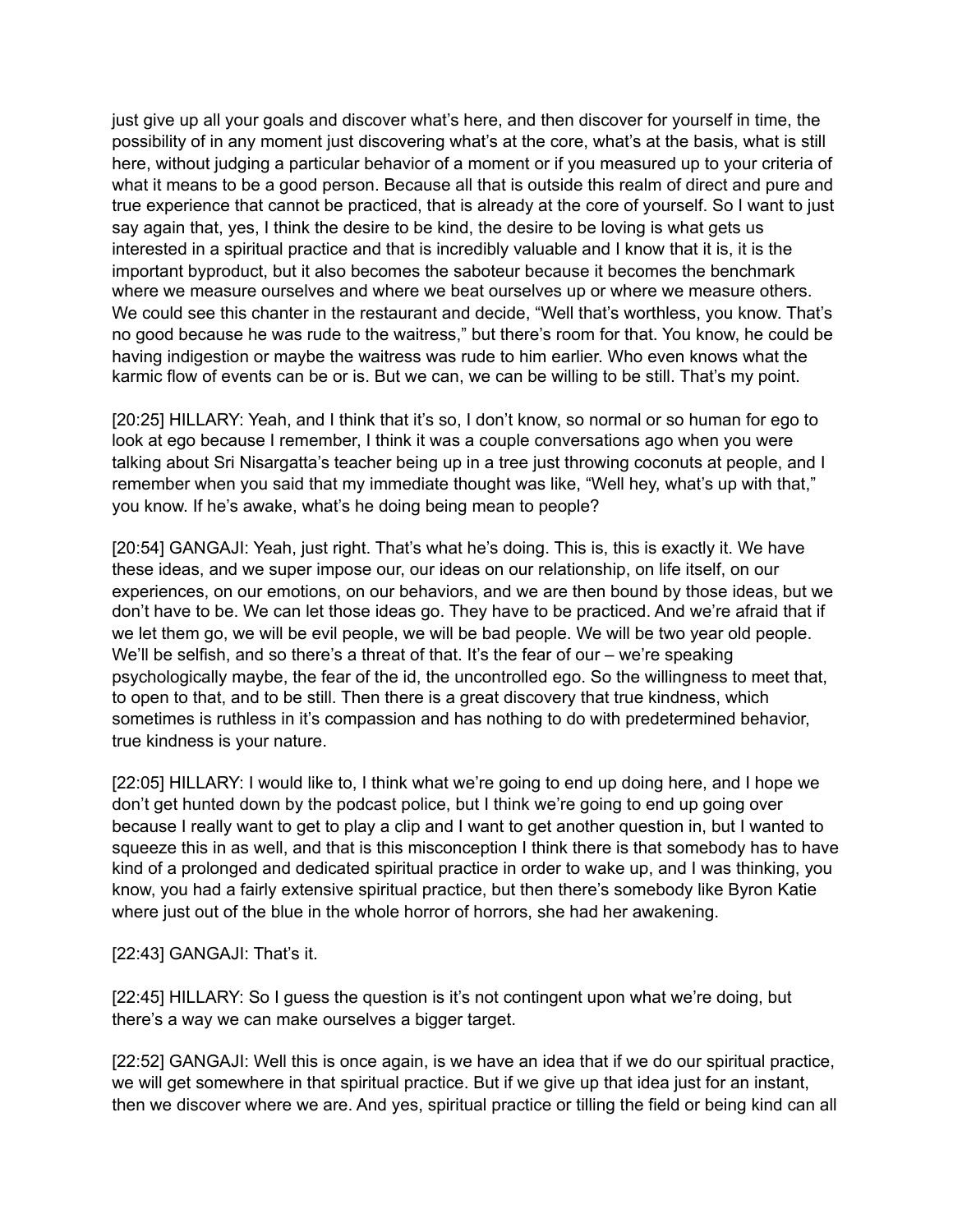make you a bigger target, but finally, it's this complete surrender. I mean as I understand Byron Katie's story, there was just this moment where it was clear where she wasn't doing anything. She wasn't reveling in the horror of her life. She was in a terrible place, but she stopped doing anything, and that, it takes care of itself because where we're trying to get in our spiritual practice or in our practice of life or in our practice of who we think we are is the fulfillment that's already here in the core, in the root.

[24:05] HILLARY: There's so much evidence to back that up because I think of, and I'm sure people would join me with this experience, is that the most profound things that have happened in my life were absolutely unplanned and a complete surprise. And you know, I look at your life and I think, you know, I'm sure you weren't thinking, "Oh I think I'll go to India and then I'll have this tremendous experience, and then I'll travel all over the world."

[24:30] GANGAJI: The opposite.

[24:34] HILLARY: I was wanting to get this last question in but I honestly think that you answered it in the first half of this conversation, and it had to do with how do you stop stopping? But you kind of answered that already. But I did want to play this clip and it's you talking about all the different ways that people wake up. And this was taken from a CD compilation called Beyond Practice. The first clip was taken from there as well, and this woman gets up and she's telling you that she went to the website just out of the blue, she didn't know who you were. She went to the website and she read your invitation, and she just instantly got it. And so you had a discourse with her and then you went from that conversation with her into like this beautiful description of the different types of awakenings, and I just want to play that before we go.

[25:28] GANGAJI: Beautiful.

(clip)

*[25:31] GANGAJI: Good, good. Yes, my repeating question to you is always will you accept the invitation? Will you accept the invitation?" Here you said, "Yes, I accept it," instantaneous. I heard it, I accepted it. Papaji would talk about people like this as camphor. You know, they catch fire and they burn, no ash left. And then there are people, you know, like paper. Catches fire and burns pretty quickly, a little bit of ash left. And then, you know, there's wood. You have to light, fan it, but it catches fire, burns brightly and leaves a little ash. And then there's the wet wood. (laughter) This is where the repeating question comes in. But catches fire finally. Then there are the stone people. But I have had reports from stone people and once they catch fire, this is molten heart bursting open. This is the center of the earth. So however you think yourself to be, you are subject to burning. Just jump in. Stop keeping yourself cool. It's your nature. It's what you've asked for.* 

(end clip)

[27:10] GANGAJI: Perfect. Jumping in.

[27:15] HILLARY: So we have jumped into a pretty big subject this past 30 minutes, and I'm going to end off with another clip before we go, but I feel like this conversation is first of all, what I love about it is just this awareness of what we are practicing beyond the spiritual practice, what